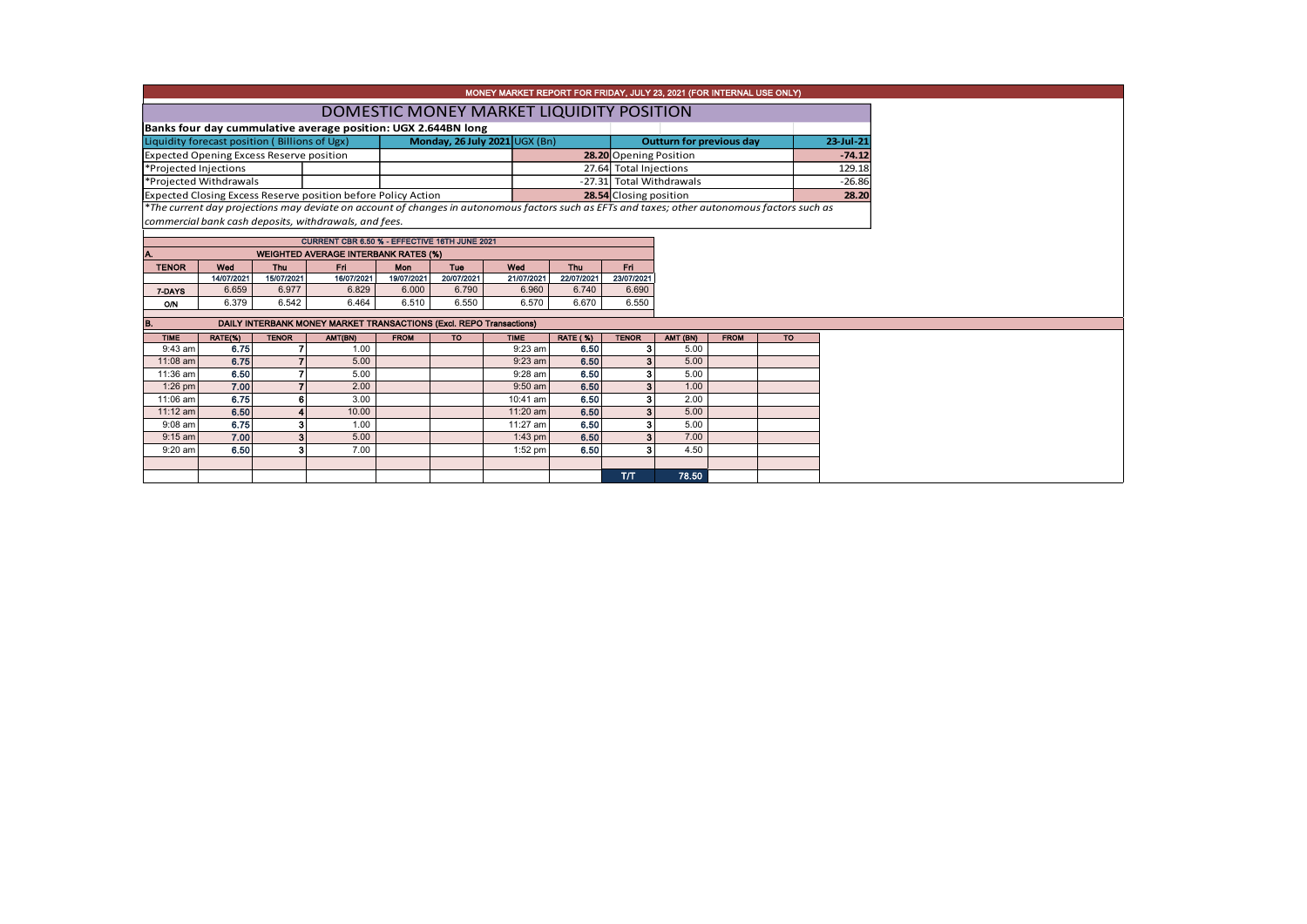| C.<br><b>CBR AND THE 7- DAY WAR INTERBANK RATES</b>                               |                                                                                |             |                                                                                       |                 |             |                                                |                         |                     |              |                                  |                                                           |            |  |  |  |
|-----------------------------------------------------------------------------------|--------------------------------------------------------------------------------|-------------|---------------------------------------------------------------------------------------|-----------------|-------------|------------------------------------------------|-------------------------|---------------------|--------------|----------------------------------|-----------------------------------------------------------|------------|--|--|--|
| 9.500                                                                             |                                                                                |             |                                                                                       |                 |             |                                                |                         |                     |              |                                  |                                                           |            |  |  |  |
| 9.000                                                                             |                                                                                |             |                                                                                       |                 |             |                                                |                         |                     |              |                                  |                                                           |            |  |  |  |
| 8.500                                                                             |                                                                                |             |                                                                                       |                 |             |                                                |                         |                     |              |                                  |                                                           |            |  |  |  |
| 8.000                                                                             |                                                                                |             |                                                                                       |                 |             |                                                |                         |                     |              |                                  |                                                           |            |  |  |  |
| 7.500<br>7.000                                                                    |                                                                                |             |                                                                                       |                 |             |                                                |                         |                     |              |                                  |                                                           |            |  |  |  |
| 6.500                                                                             |                                                                                |             |                                                                                       |                 |             |                                                |                         |                     |              |                                  | $\ldots \ldots \ldots \ldots \ldots \ldots \ldots \ldots$ |            |  |  |  |
| 6.000                                                                             |                                                                                |             |                                                                                       |                 |             |                                                |                         |                     |              |                                  |                                                           |            |  |  |  |
| 5.500                                                                             |                                                                                |             |                                                                                       |                 |             |                                                |                         |                     |              |                                  |                                                           |            |  |  |  |
| 5.000                                                                             |                                                                                |             |                                                                                       |                 |             |                                                |                         |                     |              |                                  |                                                           |            |  |  |  |
| 4.500                                                                             |                                                                                |             |                                                                                       |                 |             |                                                |                         |                     |              |                                  |                                                           |            |  |  |  |
| 4.000                                                                             | 14/07/2021<br>15/07/2021                                                       |             |                                                                                       |                 |             |                                                |                         |                     |              |                                  |                                                           |            |  |  |  |
|                                                                                   | 08/07/2021                                                                     | 09/07/2021  | 12/07/2021                                                                            | 13/07/2021      |             |                                                |                         | 16/07/2021          | 19/07/2021   | 21/07/2021                       | 22/07/2021                                                | 23/07/2021 |  |  |  |
|                                                                                   |                                                                                |             |                                                                                       |                 |             |                                                |                         |                     |              |                                  |                                                           |            |  |  |  |
| • Overnight WAR -7-day WAR - CBR rate - Upper bound - Lower bound                 |                                                                                |             |                                                                                       |                 |             |                                                |                         |                     |              |                                  |                                                           |            |  |  |  |
|                                                                                   |                                                                                |             |                                                                                       |                 |             |                                                |                         |                     |              |                                  |                                                           |            |  |  |  |
| D.<br>MONETARY POLICY OPERATIONS MATURITIES PROFILE: (29-JULY 2021 - 26-AUG 2021) |                                                                                |             |                                                                                       |                 |             |                                                |                         |                     |              |                                  |                                                           |            |  |  |  |
| <b>DATE</b>                                                                       | <b>THUR</b>                                                                    | <b>THUR</b> | <b>THUR</b>                                                                           | <b>THUR</b>     | <b>THUR</b> | <b>TOTAL</b>                                   |                         |                     |              |                                  |                                                           |            |  |  |  |
|                                                                                   | 29-Jul-21                                                                      | 05-Aug-21   | 12-Aug-21                                                                             | 19-Aug-21       | 26-Aug-21   |                                                |                         |                     |              |                                  |                                                           |            |  |  |  |
| <b>REPO</b>                                                                       | 1,419.77                                                                       | $\sim$      | $\sim$                                                                                | $\sim$          | $\sim$      | 1,419.77                                       |                         |                     |              |                                  |                                                           |            |  |  |  |
| <b>REV REPO</b>                                                                   | $\sim$                                                                         | $\sim$      | $\sim$                                                                                | $\sim$          | $\sim$      |                                                |                         |                     |              |                                  |                                                           |            |  |  |  |
| <b>DEPO AUCT</b>                                                                  | 151.30                                                                         | 29.22       | 93.40                                                                                 | 59.13           | 92.40       | 425.45                                         |                         |                     |              |                                  |                                                           |            |  |  |  |
| <b>TOTALS</b>                                                                     | 1,571.07                                                                       | 29.22       | 93.40                                                                                 | 59.13           | 92.40       | 1,845.22                                       |                         |                     |              |                                  |                                                           |            |  |  |  |
|                                                                                   |                                                                                |             | Total O/S Deposit Auction balances held by BOU up to 07 October Q912021: UGX 596 BN   |                 |             |                                                |                         |                     |              |                                  |                                                           |            |  |  |  |
|                                                                                   |                                                                                |             | Total O/S Repo, Reverse Repo & Deposit Auction balances held by BOU: UGX 2,015 BN     |                 |             |                                                |                         |                     |              |                                  |                                                           |            |  |  |  |
|                                                                                   | (EI) STOCK OF TREASURY SECURITIES                                              |             |                                                                                       | Eii)            |             | <b>MONETARY POLICY MARKET OPERATIONS</b>       |                         |                     |              |                                  |                                                           |            |  |  |  |
|                                                                                   | LAST TBIILS ISSUE DATE: 22-JULY-2021                                           |             |                                                                                       | 26/07/2021      | OMO         | (VERTICAL REPOS, REV-REPOS & DEPOSIT AUCTIONS) |                         |                     |              |                                  |                                                           |            |  |  |  |
|                                                                                   | On-the-run O/S T-BILL STOCKs (Bns-UGX)<br>On-the-run O/S T-BONDSTOCKs(Bns-UGX) |             | 6,435.64<br>20,097.75                                                                 | 26/07/2021 REPO |             | <b>ISSUE DATE</b><br>$22$ -Jun                 | <b>AMOUNT</b><br>347.50 | <b>WAR</b><br>6.500 | <b>RANGE</b> | <b>TENOR</b><br>$\overline{2}$   |                                                           |            |  |  |  |
|                                                                                   | TOTAL TBILL & TBOND STOCK- UGX                                                 |             | 26.533.38                                                                             |                 | <b>REPO</b> | 23-Jun                                         | 325.00                  | 6.500               |              | $\overline{1}$                   |                                                           |            |  |  |  |
| O/S=Outstanding                                                                   |                                                                                |             |                                                                                       |                 | <b>DAUT</b> | $24 - Jun$                                     | 48.94                   | 6.846               |              | 28                               |                                                           |            |  |  |  |
| <b>MATURITY</b>                                                                   | TOTAL STOCK YTM (%)                                                            |             | <b>CHANGE IN</b>                                                                      |                 | <b>DAUT</b> | 24-Jun                                         | 58.51                   | 6.972               |              | 56                               |                                                           |            |  |  |  |
|                                                                                   | (BN UGX)                                                                       | AT CUT OFF* | YTM (+/)                                                                              |                 | <b>REPO</b> | $24 - Jun$                                     | 1.022.00                | 6.500               |              | $\overline{7}$                   |                                                           |            |  |  |  |
| 191                                                                               | 89.71                                                                          | 7.402       | 0.403                                                                                 |                 | <b>REPO</b> | 30-Jun                                         | 395.00                  | 6.500               |              | $\overline{1}$                   |                                                           |            |  |  |  |
| 182                                                                               | 448.19                                                                         | 9.000       | 0.000                                                                                 |                 | <b>DAUT</b> | $01 -$ Jul                                     | 66.93                   | 6.946               |              | 28                               |                                                           |            |  |  |  |
| 364                                                                               | 5,897.73                                                                       | 10.245      | $-0.005$                                                                              |                 | <b>DAUT</b> | 01-Jul                                         | 91.42                   | 6.970               |              | 56                               |                                                           |            |  |  |  |
| 2YR                                                                               | $\sim$                                                                         | 11.500      | $-1.500$                                                                              |                 | <b>DAUT</b> | $01 -$ Jul                                     | 39.45                   | 7.200               |              | 84                               |                                                           |            |  |  |  |
| 3YR                                                                               | $\sim$                                                                         | 12.800      | $-1.197$                                                                              |                 | <b>REPO</b> | $01-J$ ul                                      | 1,488.00                | 6.500               |              |                                  |                                                           |            |  |  |  |
| 5YR                                                                               | 1,589.27                                                                       | 13.409      | $-1.691$                                                                              |                 | <b>REPO</b> | $02$ -Jul                                      | 225.00                  | 6.500               |              | 6                                |                                                           |            |  |  |  |
| 10YR                                                                              | 9,503.84                                                                       | 13.739      | $-2.231$                                                                              |                 | <b>REPO</b> | 30-Jun                                         | 395.00                  | 6.500               |              | $\overline{1}$                   |                                                           |            |  |  |  |
| 15YR                                                                              | 7,717.58                                                                       | 14.400      | $-1.700$                                                                              |                 | <b>REPO</b> | 07-Jul                                         | 354.00                  | 6.500               |              | $\overline{1}$                   |                                                           |            |  |  |  |
| <b>20YR</b>                                                                       | 1,287.05                                                                       | 15,950      | $-1.040$                                                                              |                 | <b>REPO</b> | 08-Jul                                         | 1,546.50                | 6.500               |              | $\overline{7}$                   |                                                           |            |  |  |  |
|                                                                                   |                                                                                |             | Cut OFF is the lowest price/ highest yield that satisfies the auction awarded amount. |                 | <b>DAUT</b> | $15 -$ Jul                                     | 35.11                   | 6.946               |              | 28                               |                                                           |            |  |  |  |
|                                                                                   |                                                                                |             |                                                                                       |                 | <b>DAUT</b> | 15-Jul                                         | 49.47                   | 6.950               |              | 56                               |                                                           |            |  |  |  |
|                                                                                   |                                                                                |             |                                                                                       |                 | <b>DAUT</b> | $15 -$ Jul                                     | 35.51                   | 7.200               |              | 84                               |                                                           |            |  |  |  |
|                                                                                   |                                                                                |             |                                                                                       |                 | <b>REPO</b> | $15 -$ Jul                                     | 1,253.50                | 6.500               |              | $\overline{7}$                   |                                                           |            |  |  |  |
|                                                                                   |                                                                                |             |                                                                                       |                 | <b>REPO</b> | $16$ -Jul<br>$21 -$ Jul                        | 302.00<br>314.06        | 6.500<br>6.500      |              | $6\phantom{1}$<br>$\overline{1}$ |                                                           |            |  |  |  |
| <b>REVREPO</b><br><b>REPO</b><br>22-Jul - 1,418.00<br>6.500<br>$\overline{7}$     |                                                                                |             |                                                                                       |                 |             |                                                |                         |                     |              |                                  |                                                           |            |  |  |  |
| WAR-Weighted Average Rate                                                         |                                                                                |             |                                                                                       |                 |             |                                                |                         |                     |              |                                  |                                                           |            |  |  |  |
|                                                                                   |                                                                                |             |                                                                                       |                 |             |                                                |                         |                     |              |                                  |                                                           |            |  |  |  |